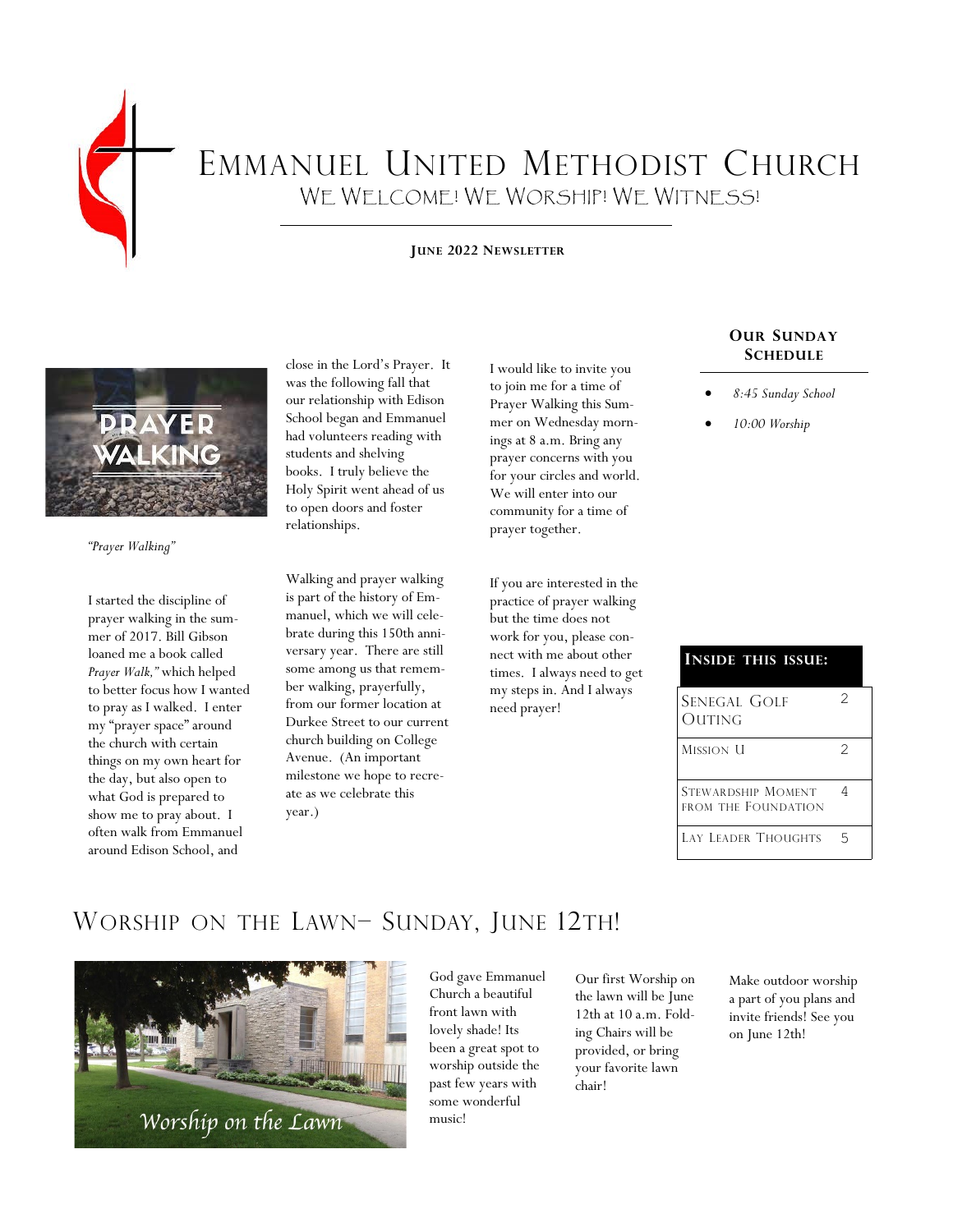## "MISSION U" COMING IN JULY, OFFERED IN-PERSON OR VIA ZOOM

Great news—COMMUNITY is God's desire for us! Join Mission u 2022 as we reflect on the community that Jesus is calling us to be! This year, as we study Luke 13, we find ourselves in a period of disruption and uncertainty. In the midst of a devastating pandemic, divisive political climate, unaddressed systemic racism, ecological crises and economic turmoil, we turn to the stories of Jesus that have anchored Christian communities for two millennia. Our newly designed Mission

u 2022 is more flexible than ever. You may choose to do an in person class or a Zoom class. The text for the class, "Who Can We Be Together?", will be available soon.

The in-person class will be July 28-30, 2022 at Christ Church Watertown. The Zoom Class will be four evening sessions, July 12, 14, 19, and 21. The registration form is available online at:

[https://wisconsin-email.brtapp.com/files/documents/enews/](https://wisconsin-email.brtapp.com/files/documents/enews/mission_u_2022_in_person_registration_form__2_.pdf) [mission\\_u\\_2022\\_in\\_person\\_registration\\_form\\_\\_2\\_.](https://wisconsin-email.brtapp.com/files/documents/enews/mission_u_2022_in_person_registration_form__2_.pdf)pdf

Registration forms are also available on the UMW bulletin board at Emmanuel.



### INGATHERING FOR ANNUAL CONFERENCE 2022

Each year at our Annual Conference, gathering churches are asked to donate items for people in need or people suffering from disasters. This year the conference Mission Motivation committee is working with Midwest Distribution Center to collect items for the Personal Dignity Kits and Home Care Kits. Midwest Distribution Center distributes the kits locally, nationally and internationally to those in need during times of crisis. All supplies are given free of charge regardless of gender, race or religion.

Midwest Mission is one of eight cooperating depots in the United Methodist Committee

on Relief (UMCOR) Supply Network. Midwest Mission distributes UMCOR supplies in response to disasters within the United States.

The Ingathering for 2022 is underway. Annual Conference, June 10 – 13, 2022 will be In-Person at the KI Convention Center, 333 Main Street, Green Bay, WI. There is the option of attending via Online Webinar. We ask those of you attending In-Person to bring your kits to the Ingathering truck at WI Annual Conference 2022

which will be located on Elm Street behind the KI Convention Center.

**Volunteers will be on hand to load supplies: Friday, June 10th (10am-4pm) & Saturday, June 11th (8am-2pm)**.

For those of you **NOT** headed to Green Bay for Annual Conference, several churches have agreed to be drop-off sites. Gathered **supplies should be dropped off by June 8th at a drop site** in your district.

*Our District Drop off site is St. James UMC in Appleton.*

## SENEGAL GOLF OUTING RETURNS AUGUST 17!



For over ten years the Circuit Churches in the Fox Valley have been in relationship with the Senegal Mission Initiative of the United Methodist Church in Senegal, Africa. Our financial support of the ministry helps with support of Pastor salaries, church rent, and programming for church growth. The Mission also has staff which operates a clinic out of the church and feeds children through various nutrition sites. The ministry promotes women through a Women's Skill Center, where the women learn

to speak French, restaurant level cooking, sewing, and financial skills.

We are excited to connect for an Annual golf outing to support the ministry again this year! Join us Wednesday, August 17th beginning at 8:30 a.m. at High Cliff Golf Course. Registration information will quickly follow. Mark your calendars, golfers!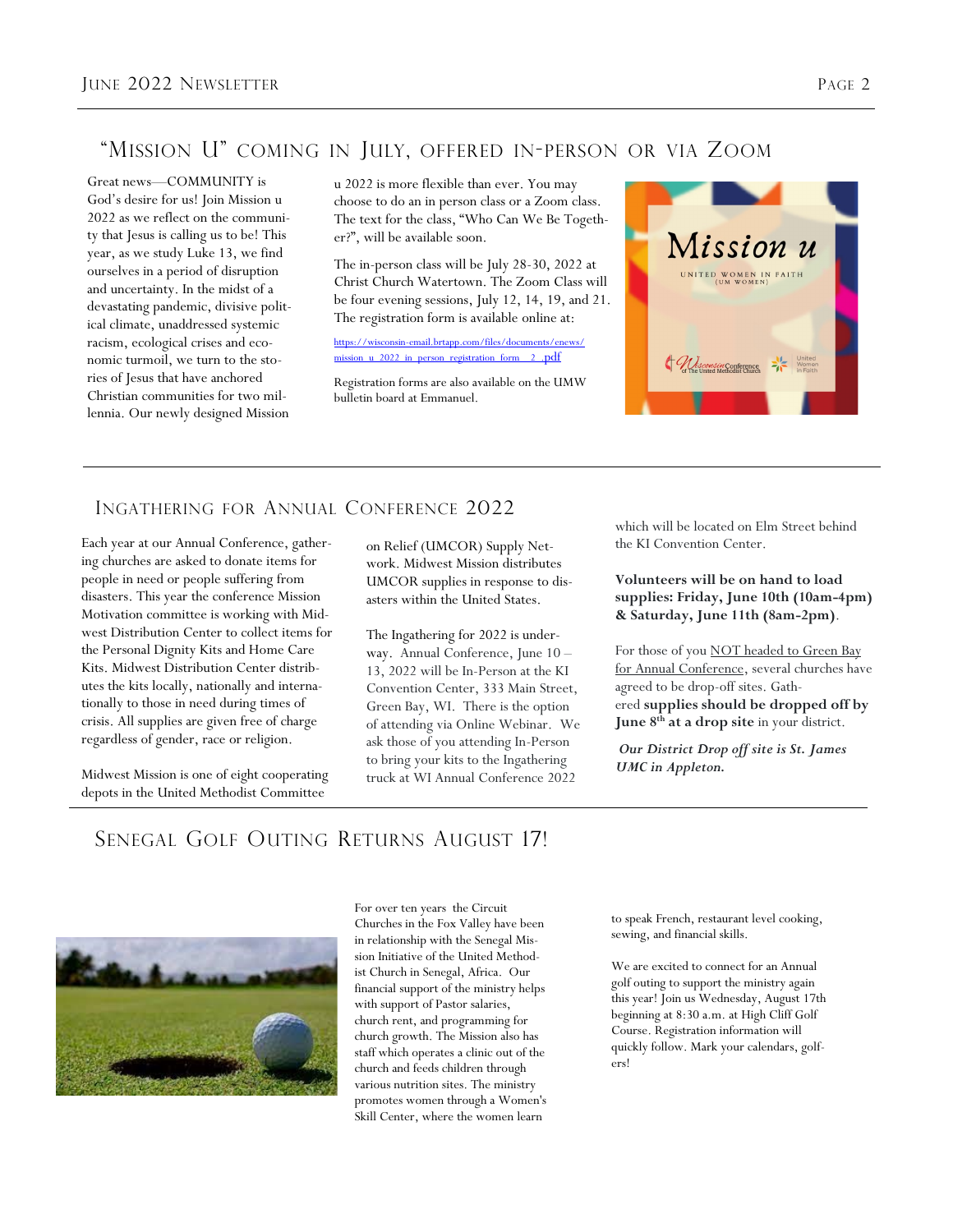### *MCCI- What is it and where are we?*

MCCI is a process through which churches evaluate their current season of life and be resourced for their future. Emmanuel was one of six church selected for the process by Bishop Jung in 2020.

### *What has happened so far?*

Pastor Ben went through a year long training process with other clergy and shared this resourcing with other leaders in our church. The Breakthrough Prayer has been a foundational piece of the MCCI process. Rev. Scott Carlson, District Superintendent of the Southwest District, came in February for a "Resource, Refocus" event to help remind us of the MCCI opportunity.

#### *Where are we in the process now?*

The next step in our MCCI Process is called an "Express Consultation Day." Emmanuel will receive a visit from a team of pastors, many of whom have gone through this process themselves. Rev. Scott Carlson who joined us for the Refocus Day will also be present, along with Rev. Sue Nilson Kibbey who created the MCCI process in West Ohio Conference. The consult team is coming to learn about what God has been doing here at Emmanuel. **Our Express Consultation day is Wednesday, July 27th.**

#### *How can I help?*

The participation of our entire church will be important on **July 27th**. The consult team will interview some of our leaders during the day, but the day concludes in all church session in which we learn more about the MCCI opportunity. It will be a time that everyone in the church can share what God has been doing at Emmanuel and listen for our hopes in the future. Please put Wednesday, July 27th on your calendar for this important day in the life of our church! Pastor Ben and other leaders of Emmanuel will be sharing more about it in worship as we get closer!

## SCRIP FOR ALL YOUR SUMMER ADVENTURES!

Gas to get around. Groceries for a quick meal to grill out. A run to Target for a summer birthday party. Dinner at Culvers or Jimmy Johns on the way home from church.

You can do all of these things **AND contribute to Emmanuel Church at the same time**  through the SCRIP program. Through the SCRIP program you purchase a gift card (at church for face value) to your favorite retailer, gas station, and grocery store.

Use these gift cards in your daily doings as you normally would. Meanwhile, these retailers are returning a portion to Emmanuel!

We are grateful for all of the work ofPaul Sagers and his ministry through Scrip. Paul is at the Scrip table following worship every week and would be happy to answer any questions you may have. Email Paul at paulsag $ers(\omega_{\text{msn.}}$ com to place your order ahead of time or even get a delivery! Shop with Scrip and give to Emmanuel Church!



Groceries, Gas, Shopping and more...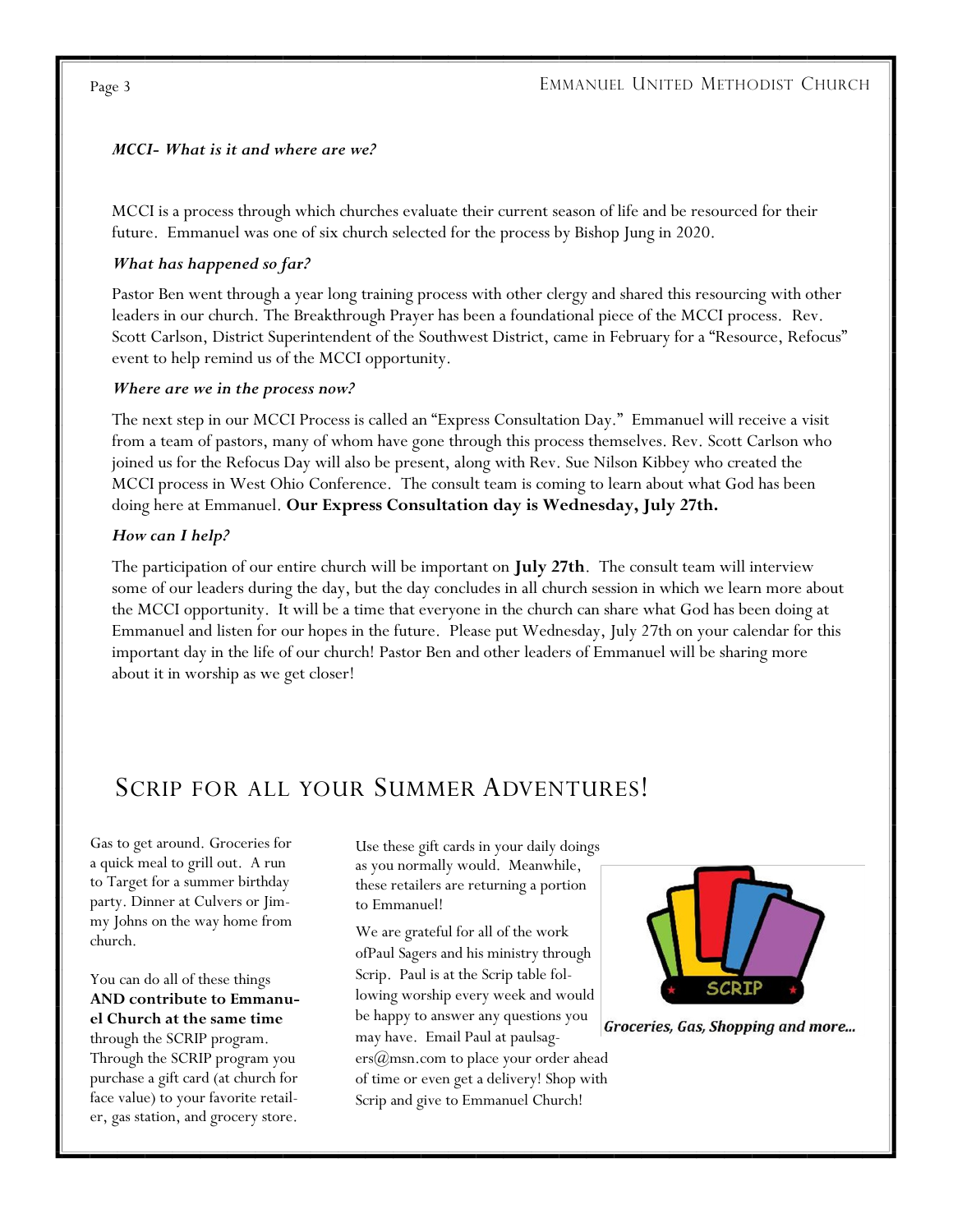#### Stewardship Moment from Wisconsin United Methodist Foundation

*"Good"*

June 2022

To be a follower of Jesus means to be willing to sacrifice ourselves for the good of all. It means to be willing to deny ourselves for the benefit of all of humanity. I recently read about a man named Thomas Cannon who did this in a truly remarkable way. He was a postal worker in Richmond, Virginia, who lived much of his life on the edge of poverty so that he could give to those in need. Describing himself as "a poor man's philanthropist," he gave away more than \$150,000 to people who were experiencing hard times, or who had been unusually kind or brave. He gave these gifts over the last 33 years of his life, mostly in the form of \$1,000 checks.

He traced his inspiration to his time in the Navy. While he was away at signal school, there was a shipboard explosion at the Port of Chicago and may of his shipmates were killed. He concluded that he was spared for a reason — to help others, to be a role model, to inspire people to see what he called "the oneness of it all."

Cannon gave to people of all ages, races, nationalities, and incomes. He gave to a low-income woman who started a youth center in her apartment complex . . . to a retired postal worker who was a regular volunteer at an elementary school . . . to a woman and a man who wanted to return to Vietnam to visit their hometown . . . to an advocate for the victims of crime . . . and to a teenager who had been abandoned as an infant but grew up to be named Virginia's Youth of the Year.

This generosity didn't come without sacrifice. Cannon supported his wife, his two sons, and himself and his charitable efforts on a salary that never exceeded \$20,000 a year. When he retired from the postal service in 1983, he and his wife lived near the poverty line on his pension. "We lived simply," he said before his death in 2005, "so we could give money away."

He wasn't unhappy about these sacrifices. In fact, he had a great sense of humor, one that he kept even after being diagnosed with terminal cancer. As his health was failing, he told the Richmond newspaper, "A Baptist deacon who owed me \$200 died recently. First thing I'm going to do when I get to the other side is run him down."

Thomas Cannon didn't want a foundation to be set up to continue his work after his death. He feared that a foundation would require a bureaucracy, and tons of paperwork. He didn't even want his name attached to anything. He just left one simple request: "Help somebody."

Rev. Jason Mahnke, Wisconsin United Methodist Foundation

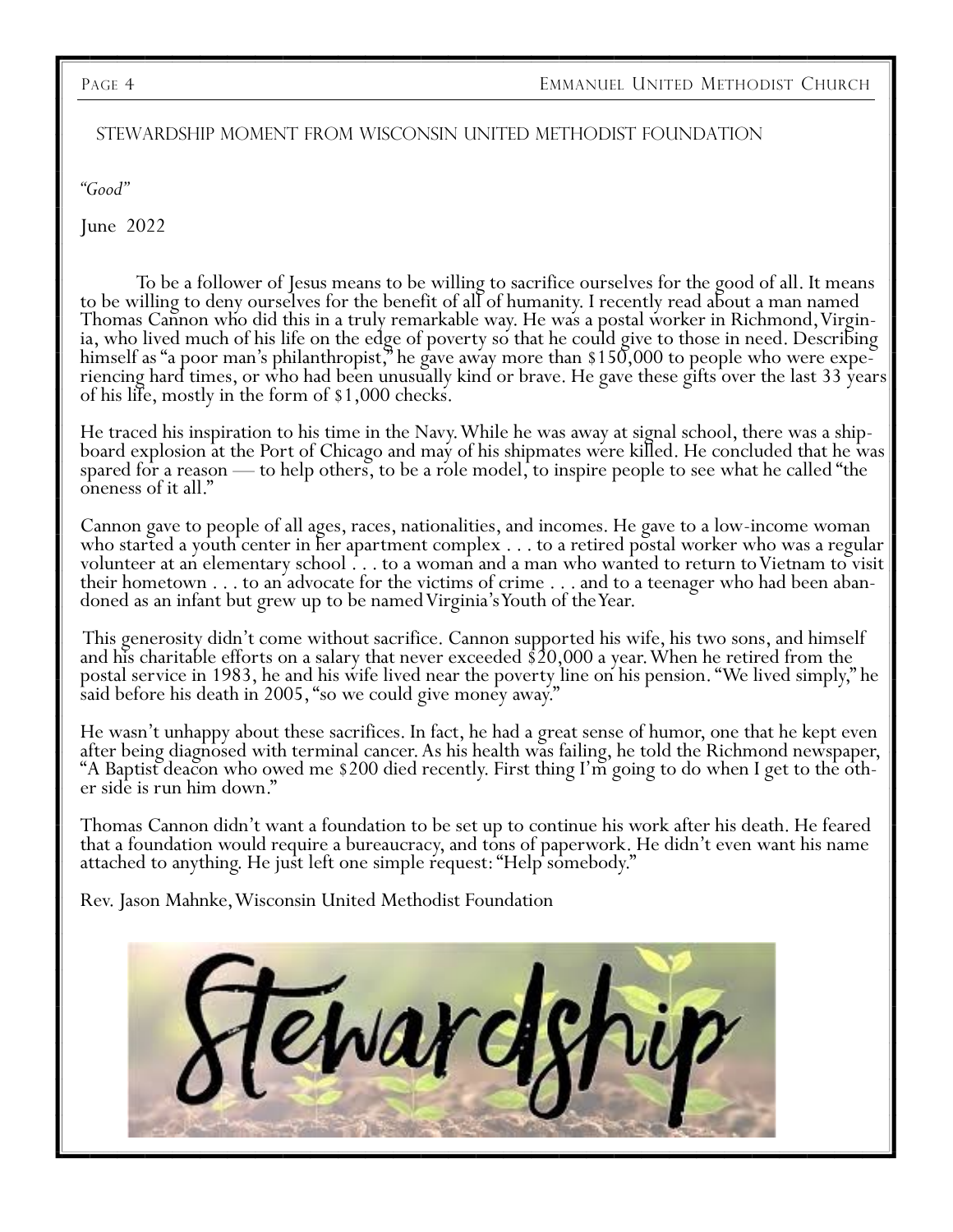## JUNE LAY LEADER THOUGHTS– MIKE PFAHLER

June, and summer is almost here. Several special Sundays on tap for this month.

June 5th, Pentecost, 50 days after Christ's resurrection and 10 days after his Ascension into heaven. You might remember that at his Ascension, he instructed the disciples to remain in Jerusalem together until the Holy Spirit arrives. That's exactly why we celebrate Pentecost, the arrival of the Holy Spirit to the disciples. The big entrance, wind and flames, disciples speaking in many languages. The townspeople thought they were all drunk. But mostly illiterate disciples now able to talk and understand many different languages, what a miracle. Now they were truly equipped to go out to the whole world and preach the Gospel. Favorite songs of mine for this celebration, #393 Spirit of the living God, and #420 Breathe on me, Breath of God.

June 12<sup>th</sup>, Trinity Sunday, as we celebrate the Father, Son, and Holy Spirit. We have One God that is understood to have three distinct forms. Not an easy concept to comprehend and any explanation by me might not be theologically accurate. Favorite songs for this celebration, #61 Come, thou almighty King and #64 Holy, holy, holy. This Sunday also wraps up the Wisconsin Annual Conference meetings, which started on the 10<sup>th</sup>. Our own Pastor Ben will be recognized as he is Commissioned by the Conference as a Provisional Member.

June 19th, for the last three Sundays we've celebrated Christ's Ascension, the Holy Spirit's arrival, and the concept of the Trinity, the three in one. The Trinity promises us Father, Son, and Holy Spirit. Two Sunday's celebrating the Son and the Holy Spirit and one Sunday all Three, but what about the Father? Amazing that this Sunday is Father's Day. While certainly it is on the calendar a non-religious holiday, maybe we can also celebrate God our Father. Happy Father's Day to all those fathers in our congregation.

June  $26<sup>th</sup>$ , not a special Sunday on the calendar, but the 1<sup>st</sup> Sunday after the start of summer. The lectionary offers us many interesting readings for this day. In Luke, we are treated to the story of the Sons of Thunder as the videos of The Chosen have called the disciples James and John, for their part in wishing that God would throw bolts of lightning and thunder at some Samaritans they were disagreeing with. Anyone who ever attended a Notre Dame game in South Bend, would experience those same wishes from the crowd as they call down the thunder on the other team at the end of the  $3<sup>rd</sup>$  quarter. Jesus always tells us to treat our neighbors, even enemies, loving them as we would love ourselves. In Kings, the story is of Elisha, selected to be God's voice to the people after Elijah. As Elijah prepares to leave the earth (spectacular in its own regard) Elisha requests that God through Elijah grant him a DOUBLE PORTION of his Spirit. Galatians provides us with ways to live a Christian life. Being free to choose our own way, one should listen more to the Spirit instead of one's own flesh. Favorite hymn #703, Swing Low, Sweet Chariot.

Your Lay Leader,

Mike Pfahler